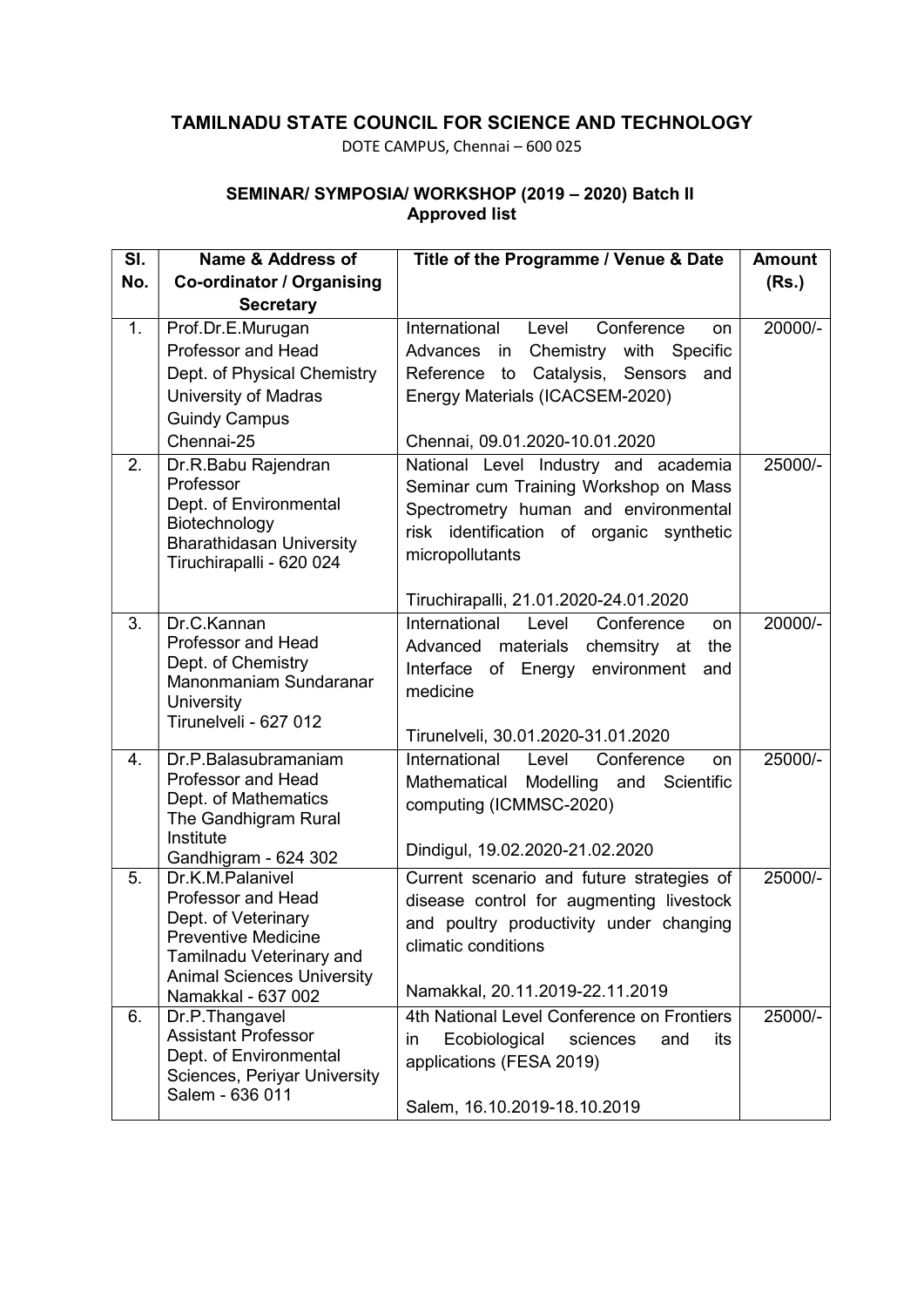| 7.  | Dr.S.Kabilan<br>Dean<br>Annamalai University<br>Annamalai Nagar - 608 002                                                                                             | International<br>Level<br>Conference<br>on<br><b>Application of Smart Materials</b><br>Annamalainagar, 05.02.2020-07.02.2020                             | 25000/- |
|-----|-----------------------------------------------------------------------------------------------------------------------------------------------------------------------|----------------------------------------------------------------------------------------------------------------------------------------------------------|---------|
| 8.  | Dr.C.Valli<br><b>Professor and Head</b><br>Institute of Animal Nutrition<br>Kattupakkam Kancheepuram<br>Dt. - 603 203                                                 | National Level Conference on Climate<br>resilient agroforestry systems to augment<br>productivity<br>livestock<br>ensuring<br>environmental biodiversity | 20000/- |
|     |                                                                                                                                                                       | Kancheepuram, 26.02.2020-27.02.2020                                                                                                                      |         |
| 9.  | Prof.N.Mathivanan<br><b>Director and Head</b><br>CAS in Botany<br>University of Madras Guindy,<br>Chennai - 600 025                                                   | International<br>Level<br>Conference<br>on<br>Biodiversity, biology and biotechnology of<br>Algae<br>Chennai, 08.01.2020-10.01.2020                      | 25000/- |
| 10. | Dr.J.Jeyakanthan<br><b>Professor and Head</b><br>Dept. of Bioinformatics<br>Alagappa University<br>Karaikudi - 630 003                                                | International Level Conference on Recent<br>Trends in Structural bioinformatics and<br>aided<br>computer<br>drug<br>design<br>(ICSBCADD'2019)            | 25000/- |
|     |                                                                                                                                                                       | Karaikudi, 11.12.2019-13.12.2019                                                                                                                         |         |
| 11. | Dr.V.Ramasubramanian<br>Professor, Dept. of Zoology<br><b>Bharathiar University</b><br>Coimbatore - 6410 46                                                           | International Level Conference on Recent<br>Biotechnological innovation in aquaculture                                                                   | 20000/- |
| 12. | Dr.M.Krishnaveni                                                                                                                                                      | Coimbatore, 27.02.2020-28.02.2020<br>National Level Technical symposium on                                                                               | 25000/- |
|     | Professor<br><b>Centre for Water Resources</b><br><b>Anna University</b><br>Chennai - 600 025                                                                         | Farmers Friendly Emerging Technologies<br>in Agriculture & Irrigation<br>Chennai<br>09.03.2020-11.03.2020                                                |         |
| 13. | Dr.N.Hemalatha<br>Dept. of Microbiology<br>Periyar University<br>Salem-636 011                                                                                        | Microbial<br><b>Frontiers</b><br>Technology<br>in<br>for<br>environmental and Public health (FMTEPH<br>$-2020$                                           | 20000/- |
|     |                                                                                                                                                                       | 26.03.2020-27.03.2020                                                                                                                                    |         |
| 14. | Dr.S.Prasanna Devi<br>Professor and Head<br>Faculty of engineering and<br>Technology<br>SRM Institute of science and<br>Technology<br>Vadapalani<br>Chennai - 600 026 | Computing<br>Conclave<br>Cloud<br>on<br>and<br>E-Mobility<br>Chennai, 21.02.2020                                                                         | 15000/- |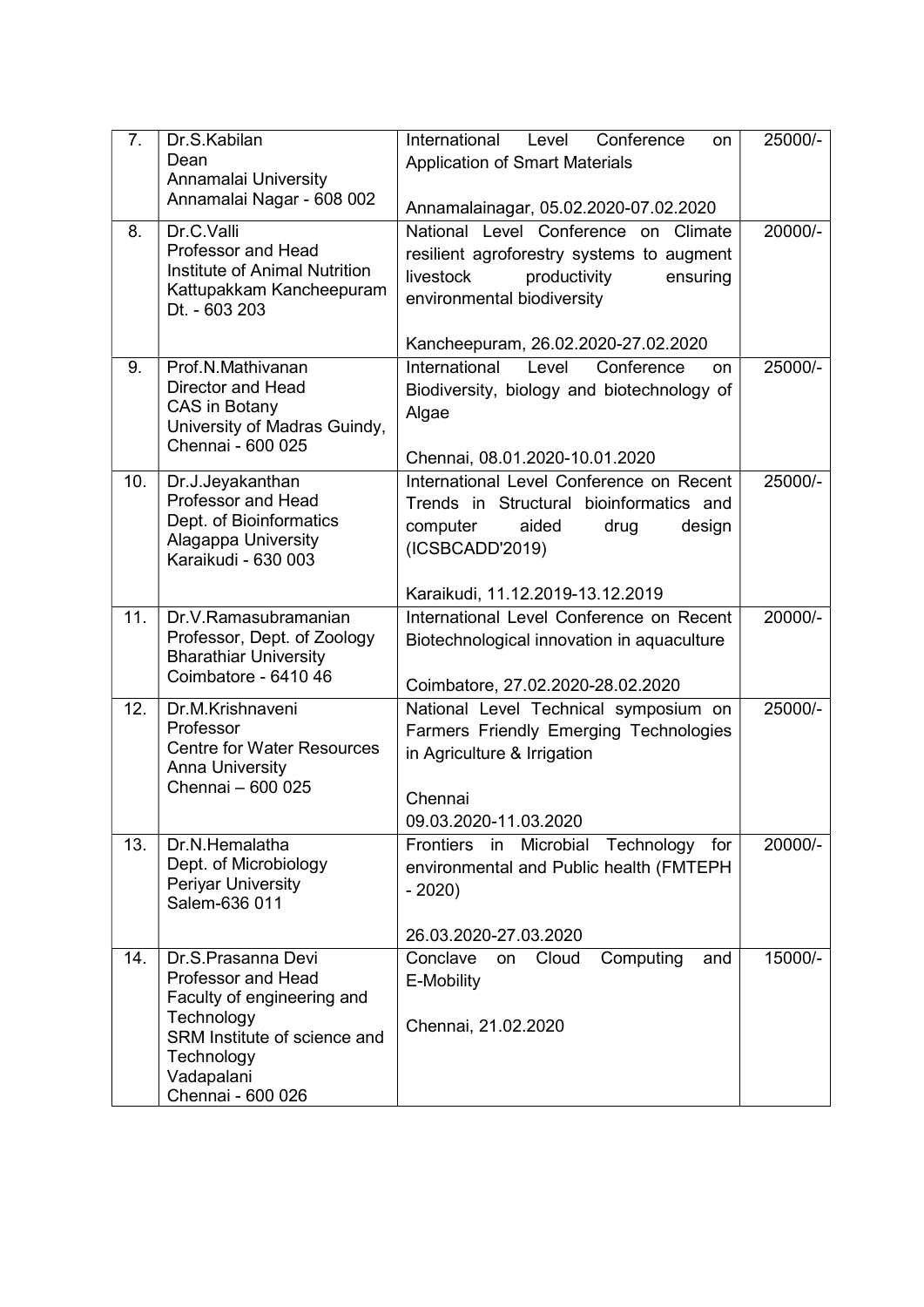| 15. | Dr.D.Narasimhan                                     | International<br>Conference<br>Level<br>on             | 20000/- |
|-----|-----------------------------------------------------|--------------------------------------------------------|---------|
|     | <b>Associate Professor</b>                          | <b>Mathematics</b><br>and<br>applications<br>its<br>in |         |
|     | <b>Dept.of Mathematics</b>                          | Technology                                             |         |
|     | Srinivasa Ramanujan                                 |                                                        |         |
|     | Centre, SASTRA Deemed                               | Kumbakonam                                             |         |
|     | University<br>Kumbakonam - 612 002                  | 27.03.2020-28.03.2020                                  |         |
| 16. | Dr.Rajeshwari Mukesh                                | National Level Conference on Artificial                | 20000/- |
|     | <b>Professor and Head</b>                           | intelligence NCAI -2020                                |         |
|     | Dept. of CSE                                        |                                                        |         |
|     | Hindusthan Institute of                             |                                                        |         |
|     | <b>Technology and Science</b>                       | Chennai, 27.02.2020-28.02.2020                         |         |
|     | Kelambakkam                                         |                                                        |         |
|     | Chennai - 603 103                                   |                                                        |         |
| 17. | Dr.L.Sudha                                          | 8th National Conference on Hieracically                | 20000/- |
|     | <b>Professor and Head</b>                           | strucutred materials (NCHSM 2020)                      |         |
|     | Dept. of Physics                                    |                                                        |         |
|     | SRM Inst, Ramapuram                                 | Chennai, 21.02.2020-22.02.2020                         |         |
|     | Chennai - 89                                        |                                                        |         |
| 18. | Dr.M.Vijaya<br>Associate Professor and              | National Level Seminar on Advances in                  | 15000/- |
|     | Head, Dept. of Mathematics                          | Algebra and Analysis                                   |         |
|     | Queen Mary's College                                |                                                        |         |
|     | Dr.R.K.Salai, Mylapore                              | Chennai, 30.01.2020-31.01.2020                         |         |
|     | Chennai - 600 004                                   |                                                        |         |
|     |                                                     | International<br>Level<br>Seminar                      |         |
| 19. | Dr.P.Anbalagan<br><b>Associate Professor</b>        | on<br>A                                                | 15000/- |
|     | Dept. of Economics                                  | Perspective of indian economy in the                   |         |
|     | <b>Presidency College</b>                           | aftermath of global financial crisis                   |         |
|     | Chennai - 5                                         |                                                        |         |
|     |                                                     | Chennai, 09.01.2020                                    |         |
| 20. | Rev.Dr.S.Maria Packiam.S.J                          | National Level Symposium on<br>Insect                  | 20000/- |
|     | Director, Entomology                                | diversity and conservation - 2020                      |         |
|     | <b>Research Institute</b>                           |                                                        |         |
|     | Loyola College<br>Nungambakkam                      | Chennai, 13.02.2020-14.02.2020                         |         |
|     | Chennai- 600 034                                    |                                                        |         |
| 21. | Mr.G.Rajmohan                                       | State Level Seminar on Recent Trends in                | 15000/- |
|     | <b>Head &amp; Assistant Professor</b>               | <b>Solar Cells</b>                                     |         |
|     | Dept. of Physics                                    |                                                        |         |
|     | <b>Cardamom Planters</b>                            | Bodinayakanur, 14.02.2020                              |         |
|     | <b>Association College</b>                          |                                                        |         |
|     | Bodinayakanur-625 513                               |                                                        |         |
| 22. | Dr.P.Udayaganesan                                   | International<br>Conference<br>Level<br>on             | 20000/- |
|     | Associate Professor of                              | Environment and climage change:<br>an                  |         |
|     | Geology and Head                                    | insight in to the Tamil culture and litreature         |         |
|     | Alagappa Govt. Arts college,<br>Karaikudi - 630 003 |                                                        |         |
|     |                                                     | Karaikudi, 09.01.2020-10.01.2020                       |         |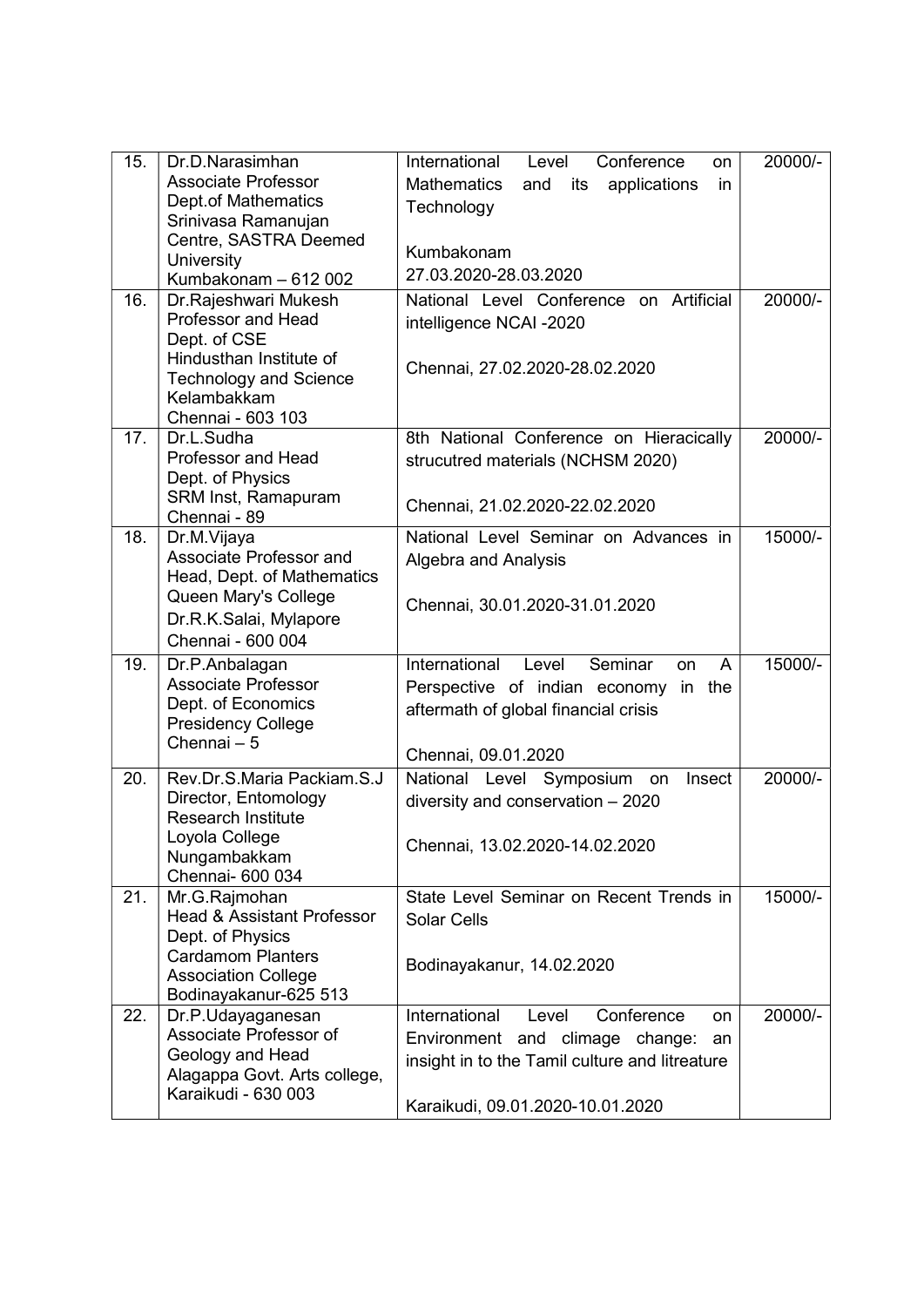| 23. | Rev.Fr.Berchmans.S.J<br><b>Director</b><br>St.Joseph's college<br>Tiruchirapalli - 620 002                                                                       | National Level Seminar on Stewardship of<br>natural resources and<br>green industry<br>development<br>best<br>practices<br>of<br>Collaborative reserach and innovations for<br>rural development<br>Tiruchirapalli, 12.02.2020 | 15000/- |
|-----|------------------------------------------------------------------------------------------------------------------------------------------------------------------|--------------------------------------------------------------------------------------------------------------------------------------------------------------------------------------------------------------------------------|---------|
| 24. | Dr.M.Savitha Devi<br>Assistant Professor and<br>Head, Dept. of CSE<br>Periyar University<br><b>Constituent College of Arts</b><br>and Science<br>Harur - 636 903 | National Level Conference on Research<br>innovations and applications in computer<br>science for the sustainable development of<br>rural learners 2020<br>Dharmapuri, 06.02.2020-07.02.2020                                    | 20000/- |
| 25. | Dr.P.Kumaresan<br><b>Assistant Professor</b><br>Dept. of Physics<br>Thiru.A. Govindasamy Govt.<br>Arts College Tindivanam -<br>604 307                           | National Level Conference on Advanced<br>materials and applications<br>Tindivanam, 09.01.2020-10.01.2020                                                                                                                       | 20000/- |
| 26. | Dr.T.Selvamohan<br><b>Assistant Profssor</b><br>Dept. of Zoology<br>Rani Anna Govt. College for<br>Women, Tirunelveli - 8                                        | National<br>Level Seminar<br>Emerging<br>on<br>trends in Environment and Animal Health<br>Tirunelveli, 16.12.2019-17.12.2019                                                                                                   | 20000/- |
| 27. | Dr.Haresh M Pandya<br>Dept. of Physics<br>Chikkanna Govt. Arts<br>College, Tiruppur - 641 602                                                                    | National Level Conference on Modern<br>innovations and perspectives on emerging<br>interfaces<br>physical<br>sciences<br>and<br>in<br>technology<br>Tiruppur, 07.02.2020                                                       | 15000/- |
| 28. | Dr.J.G.Duresh<br>Associate Professor and<br>Head, Scott Christian<br>College, Nagercoil                                                                          | National Level Development programme<br>on Effective English Teaching<br>Nagercoil, 24.01.2020-25.01.2020                                                                                                                      | 20000/- |
| 29. | Ms.T.Regi Thomas<br>Associate Professor and<br>Head, Dept. of CSE<br>Women's Christian College<br>Nungambakkam                                                   | International Level Conference on Recent<br>Advances<br>Communications<br>in<br>and<br>computing technologies                                                                                                                  | 20000/- |
| 30. | Chennai - 600 006<br>Dr.R.Barani<br>Associate Professor of<br><b>Computer Science</b><br><b>VV Vanniaperumal College</b><br>for Women, Virudhunagar              | Chennai, 24.01.2020-25.01.2020<br>State Level Workshop<br>Intellectual<br>on<br>Property rights - A positive pathway to<br>patent rights<br>Virudhunagar, 22.01.2020-23.01.2020                                                | 20000/- |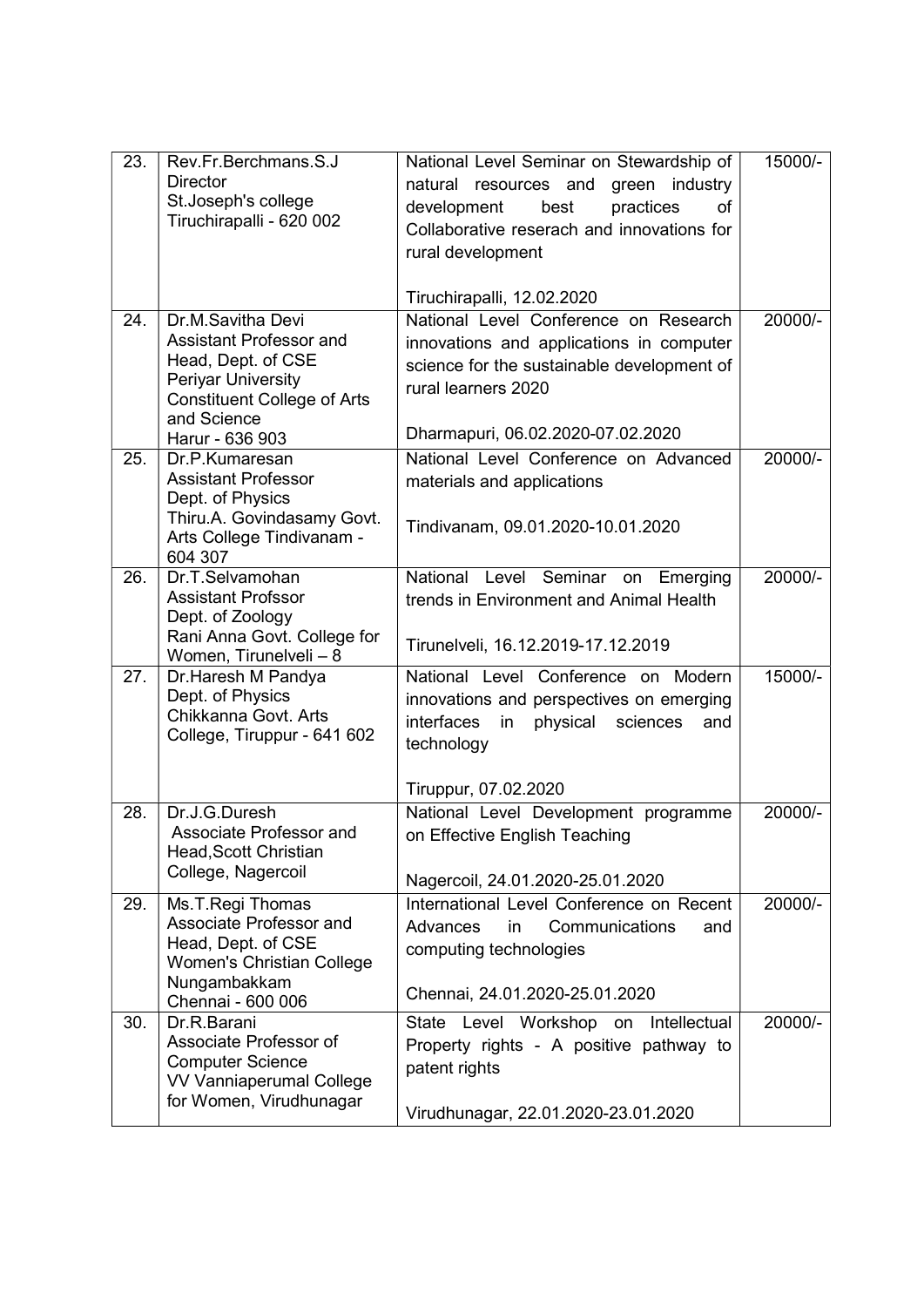| 31. | Mr.S.Sathyamoorthy                          | National Level Seminar on Deep Learning             | 20000/- |
|-----|---------------------------------------------|-----------------------------------------------------|---------|
|     | <b>Assistant Professor</b>                  | in Image processing research perspective            |         |
|     | Dept. of IT                                 | of Breast Cancer                                    |         |
|     | Govt. Arts and Science                      |                                                     |         |
|     | College, Kozhipalam Gudalur                 | Nilgiris, 17.12.2019-18.12.2019                     |         |
| 32. | Dr.M.Glory, Head and                        | National Level Seminar on Biodiverstiy and          | 15000/- |
|     | Associate Professor in                      | Biorprospecting                                     |         |
|     | <b>Botany</b>                               |                                                     |         |
|     | St.Mary's College<br>Thoothukudi - 628 001  | Thoothukudi, 31.01.2020                             |         |
| 33. | Dr.K.Prakash                                | National<br>Conference<br>Level<br>on               | 20000/- |
|     | <b>Assistant Professor</b>                  | Conservation of Medicinal Plants<br>and             |         |
|     | Dept. of Botany                             | Utilisation of Biodiversity                         |         |
|     | Arignar Anna Govt. Arts                     |                                                     |         |
|     | College                                     | Villupuram, 19.12.2019-20.12.2019                   |         |
|     | Villupuram - 605 602                        |                                                     |         |
| 34. | Mrs.N.Sumathi                               | National Level Seminar on The role of               | 15000/- |
|     | Head, Dept. of Geography<br>and Physics     | Earth science climatic change                       |         |
|     | Govt. Arts College for                      |                                                     |         |
|     | Women                                       | Nilakottai, 08.01.2020                              |         |
|     | Nilakottai - 624 208                        |                                                     |         |
| 35. | Dr.B.Raj Deepa                              | State Level Workshop on Digital Marketing           | 15000/- |
|     | Associate Professor and                     | to endow employability                              |         |
|     | head, Dept. of Information                  |                                                     |         |
|     | Technology<br>PSG College of Arts and       | Coimbatore, 12.02.2020                              |         |
|     | Science, Civil Aerodrome                    |                                                     |         |
|     | Post, Coimbatore- 641 014                   |                                                     |         |
| 36. | Dr.M.Amthul Thawab                          | State Level Workshop<br>on Goods and                | 15000/- |
|     | <b>Associate Professor</b>                  | Services Tax (GST)                                  |         |
|     | Dept. of Commerce                           |                                                     |         |
|     | The Quaide Milleth College                  | Chennai                                             |         |
|     | for Men, Chennai-600 100                    | 21.02.2020                                          |         |
| 37. | Dr.K.Sahayaraj, Head                        | National Level Seminar on Menace and                | 20000/- |
|     | Dept. of Zoology                            | Management                                          |         |
|     | St.Xavier's College                         |                                                     |         |
|     | Palayamkottai-627002                        | Palayamkottai, 28.01.2020-29.01.2020                |         |
| 38. | Dr.P.Duraisamy                              | National Level Conference on Advanced               | 15000/- |
|     | Assistant Professor of                      | <b>Materials</b>                                    |         |
|     | Physics, Thiruvalluvar Govt.                |                                                     |         |
|     | Arts College, Rasipuram                     | Namakkal, 20.12.2019                                |         |
| 39. | Namakkal - 637 401<br>Dr.P.Seenuvasakumaran | National<br>Level Conference<br>Recent<br><b>on</b> | 15000/- |
|     | Associate Professor of                      | advancements in materials science                   |         |
|     | Physics                                     |                                                     |         |
|     | Muthuragam Govt. Arts                       | Vellore, 13.12.2019                                 |         |
|     | College, Vellore                            |                                                     |         |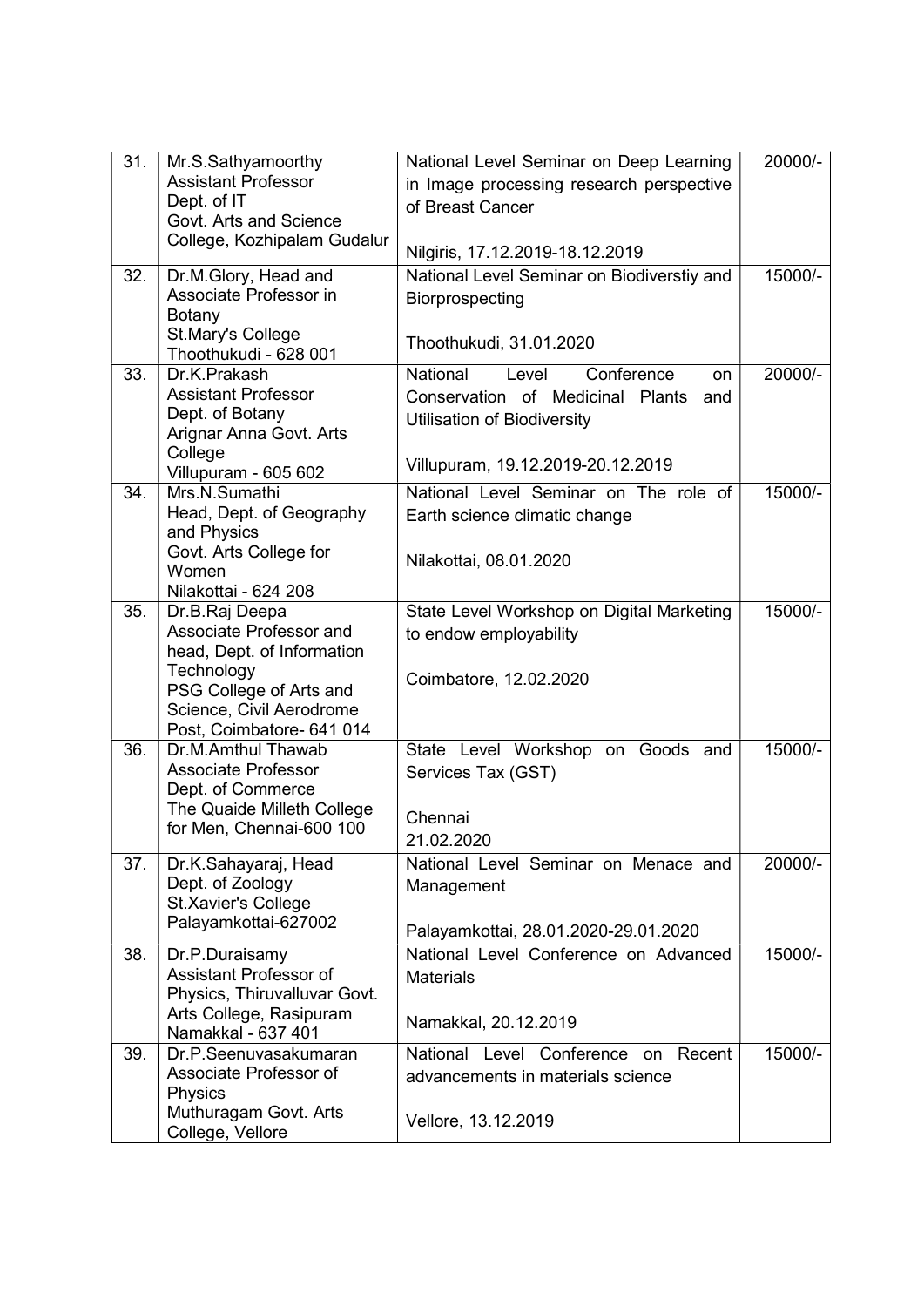| 40. | Dr.G.Praveena                                      | National Level Conference on Molecular        | 20000/- |
|-----|----------------------------------------------------|-----------------------------------------------|---------|
|     | <b>Assistant Professor</b>                         | Simulation<br>Modeling<br>methods<br>and      |         |
|     | Dept. of Physics                                   | NCMMSM 2020                                   |         |
|     | <b>PSGR Krishnammal College</b>                    |                                               |         |
|     | for Women Coimbatore - 641<br>004                  | Coimbatore, 17.02.2020-18.02.2020             |         |
| 41. | Dr.K.Rameshkumar                                   | Workshop on Genomic Analysis<br>and           | 15000/- |
|     | <b>Assistant Professor</b>                         | protein Designing                             |         |
|     | Dept. of Zoology                                   |                                               |         |
|     | Vivekanandha College<br><b>Tiruvedakam West</b>    | Madurai, 12.12.2019                           |         |
|     | Madurai - 625 234                                  |                                               |         |
| 42. | Dr.R.Senthilkumar                                  | National Level Replacing<br>proprietary       | 20000/- |
|     | <b>IRTT</b>                                        | software using open source software           |         |
|     | Dept. of ECE                                       | python libraires in the filed of signal audio |         |
|     | Vasavi College Post                                | and image processing                          |         |
|     | Erode - 638 316                                    |                                               |         |
|     |                                                    | Erode, 05.03.2020-06.03.2020                  |         |
| 43. | Dr.A.Joseph Thatheyus                              | National Level Conference on Human            | 20000/- |
|     | Director, Dept. of                                 | Microbiome - at the interface of health and   |         |
|     | Microbiology<br>The American College               | disease                                       |         |
|     | Madurai                                            |                                               |         |
|     |                                                    | Madurai, 06.02.2020-07.02.2020                |         |
| 44. | Dr.P.Anandan                                       | Internation level conference on Advanced      | 20000/- |
|     | Dept. of Physics                                   | materials for energy and environmental        |         |
|     | Thiru Kolanjiappar Govt. Arts<br>College           | applications                                  |         |
|     | Vriddhachalam - 606 001                            |                                               |         |
|     |                                                    | Vriddhachalam                                 |         |
|     |                                                    | 20.02.2020-21.02.2020                         |         |
| 45. | Dr.K.Ramasamy                                      | National Level Workshop on Online and         | 15000/- |
|     | College Librarian<br><b>MV Muthiah Government</b>  | offline tools to make our reserach work       |         |
|     | arts College for women                             | simpler effective and impactful               |         |
|     | Dindigul - 624 001                                 |                                               |         |
|     |                                                    | Dindigul, 10.01.2020                          |         |
| 46. | Dr.K.Muthukumaravel<br><b>Assistant Professor</b>  | Workshop on Medical Lab Techniques            | 20000/- |
|     | Dept. of Zoology                                   |                                               |         |
|     | Khadir Mohideen College                            | Adirampattinam                                |         |
|     | Adirampattinam - 614 701                           | 06.01.2020-07.01.2020                         |         |
| 47. | Dr.G.Caroling,                                     | State Level Workshop on Spectroscopy - A      | 15000/- |
|     |                                                    |                                               |         |
|     | <b>Associate Professor</b>                         | problem solving approch                       |         |
|     | and Head,                                          |                                               |         |
|     | Dept. of Chemistry                                 | Chennai, 20.01.2020                           |         |
|     | Ethiraj College for Women,<br>No.70 Ethiraj Salai, |                                               |         |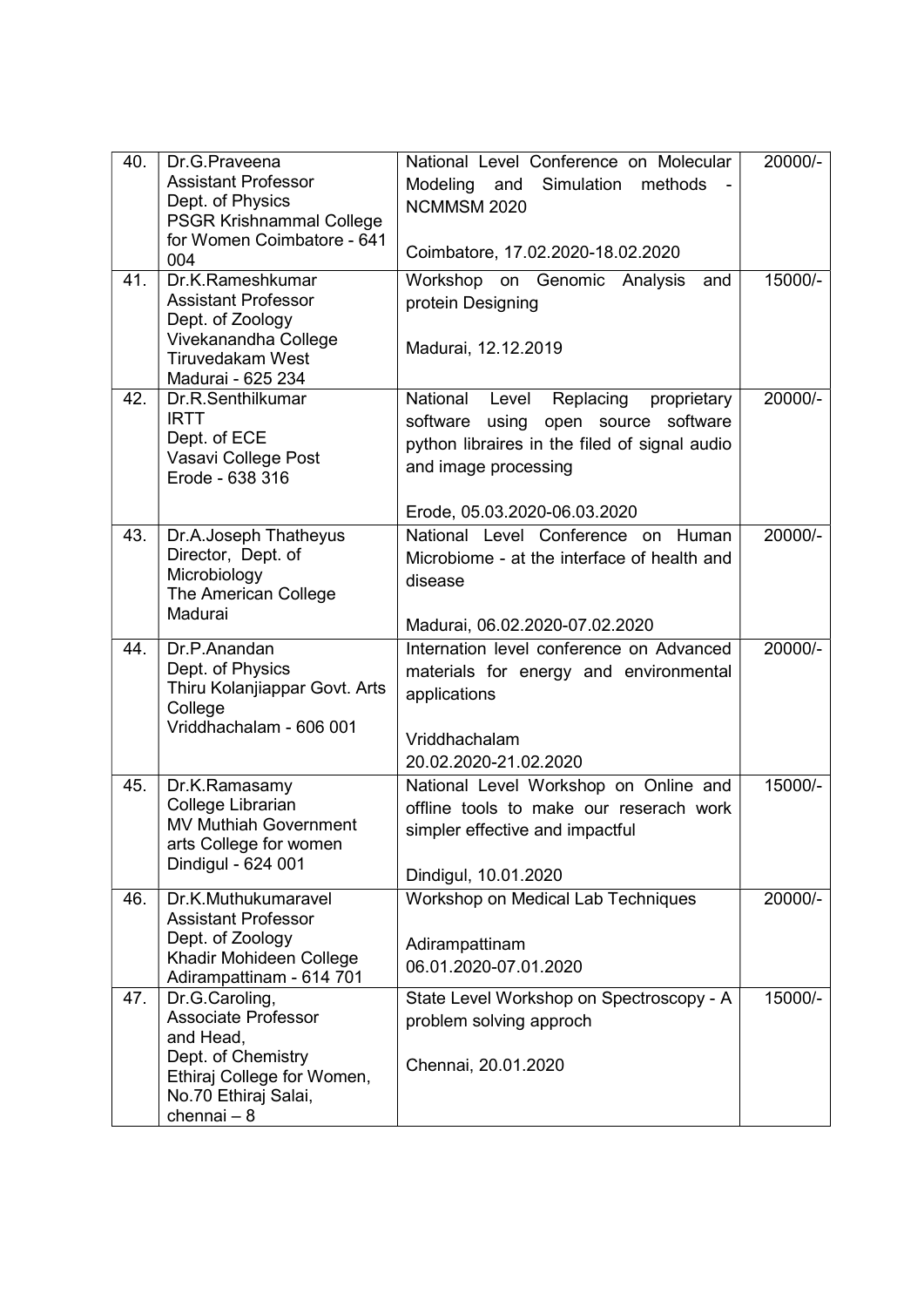| 48. | Prof.S.Ravi, Principal<br>M.R.Govt. Arts college<br>Mannargudi - 614 001                                                          | National Level Seminar on Induction of<br>higher educational learners on the disease<br>preventive and therapeutic properties of<br>indigenous medicinal plants and theri<br>display | 15000/- |
|-----|-----------------------------------------------------------------------------------------------------------------------------------|--------------------------------------------------------------------------------------------------------------------------------------------------------------------------------------|---------|
|     |                                                                                                                                   | Mannargudi, 07.02.2020                                                                                                                                                               |         |
| 49. | Dr.P.Wilson, Associate<br>Professor and Head, Dept. of<br>Chemistry<br>Madras Christian College,<br>Tambaram<br>Chennai - 600 059 | Recent<br>Advances<br>nanomaterials<br>in<br>chemistry for sustainable Development<br>Chennai, 12.12.2019-13.12.2019                                                                 | 20000/- |
| 50. | Dr.P.N.Sudha<br>Principal<br>DKM College for Women<br>Sainathapuram<br>Vellore- 632 001                                           | Sustainable<br>Seminar<br>alternate<br>for<br>on<br>replacing plastics to avoid the effects of<br>plastic pollution<br>Vellore, 21.02.2020-22.02.2020                                | 20000/- |
| 51. | Dr.R.Sambasivam<br>Associate Professor and<br>Head, Dept. of Physics<br>Urumu Dhanalakshmi<br>College, Trichy - 19                | National<br>Conference<br>Advanced<br><b>on</b><br>Materials and Applications (NCAMA-2020)<br>Trichy, 27.02.2020-28.02.2020                                                          | 20000/- |
| 52. | Dr.J.Nirmaladevi<br><b>Excel Engineering College</b><br>Komarapalayam<br>Namakkal - 637 303                                       | Naitonal Level Conference on Networking<br>Communication Systems -<br>and<br>2020<br><b>NCS'20</b>                                                                                   | 20000/- |
|     |                                                                                                                                   | Namakkal, 03.03.2020-04.03.2020                                                                                                                                                      |         |
| 53. | Mr.M.Prathap<br><b>Head and Assistant</b><br>Professor, Dept. of Maths<br>Sasurie College of Arts and<br>Science, Vijayamangalam  | National Level Seminar on Generalized<br>Sets A Tool for Soft Computing and<br><b>Continuity on New Fractional Derivatives</b>                                                       | 15000/- |
|     | Tirupur- 638 056                                                                                                                  | Tirupur, 07.02.2020                                                                                                                                                                  |         |
| 54. | Dr.C.Aravindan<br>Dept. of CSE<br>Sivasubramania Nadar<br><b>College of Engineering</b><br>Rajiv Gandhi Salai                     | International<br>Conference<br>Level<br>on<br>Computational intelligence in Data Science<br>(ICCIDS 2020)<br>Kalavakkam, 20.02.2020-22.02.2020                                       | 25000/- |
|     | Kalavakkam - 603 110                                                                                                              |                                                                                                                                                                                      |         |
| 55. | Prof.T.Jagadeesh<br><b>Assistant Professor</b><br>Dept. of EEE<br><b>KPR Institute of Engineering</b>                             | Level Workshop<br>National<br>on<br>Recent<br>Advancement sin infrared thermography<br>techniques for electrical panels                                                              | 20000/- |
|     | and Technology, Arasur<br>Coimbatore - 641 407                                                                                    | Coimbatore, 06.03.2020-07.03.2020                                                                                                                                                    |         |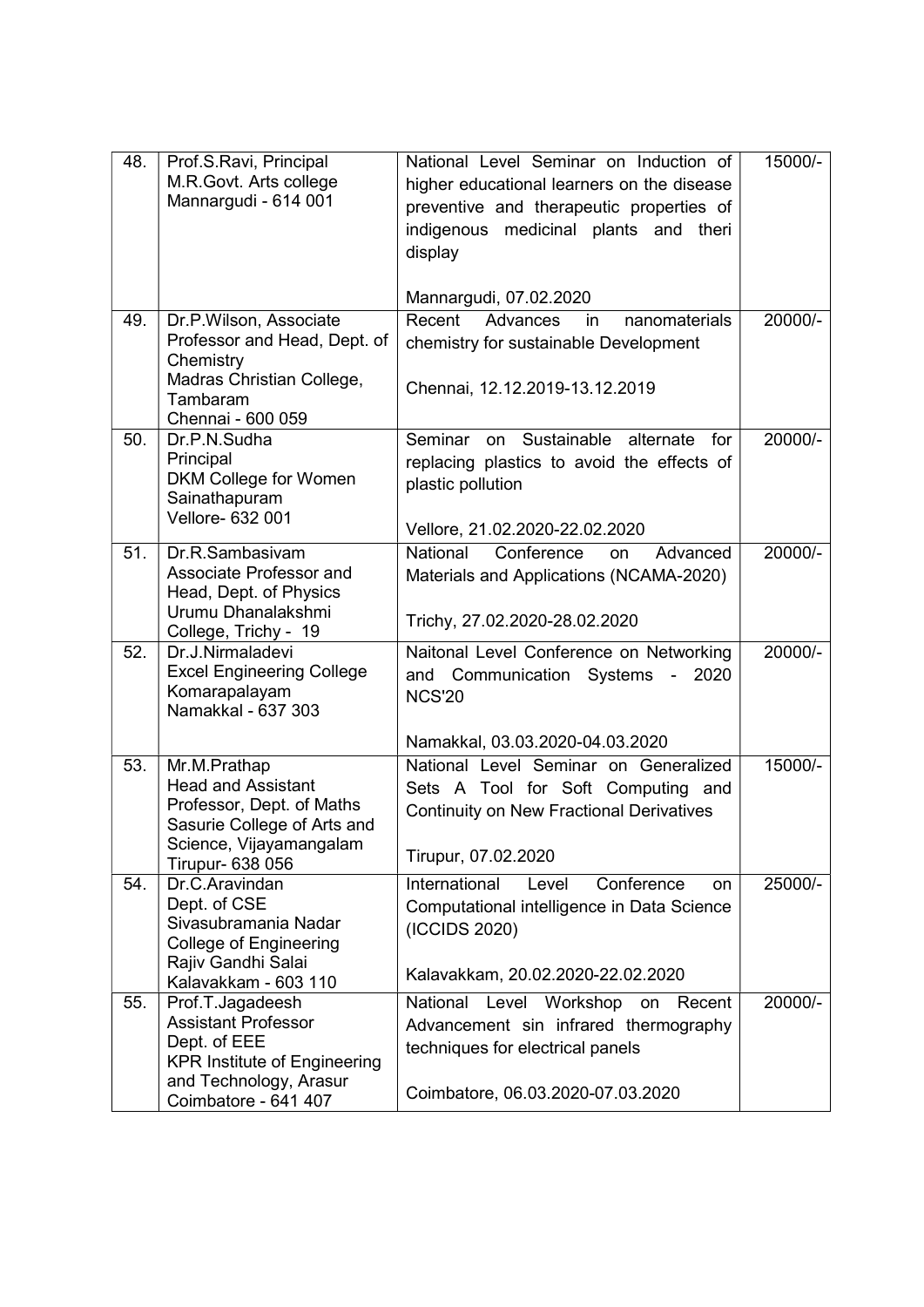| 56. | Dr.R.Rajeswari                                              | National Level Seminar on Role of block    | 20000/- |
|-----|-------------------------------------------------------------|--------------------------------------------|---------|
|     | <b>Assistant Professor</b>                                  | chain technology in cyber security         |         |
|     | Dept. of CSE                                                |                                            |         |
|     | M.P.Nachimuthu                                              | Erode, 23.01.2020-24.01.2020               |         |
|     | M.Jaganathan Engg. College                                  |                                            |         |
|     | Chennimalai - 638 112                                       |                                            |         |
| 57. | Dr.S.Vijayabaskar                                           | National Level Seminar on Development of   | 20000/- |
|     | Professor, Dept. of EEE                                     | IoT enabled monitoring of an optimized     |         |
|     | P.A. College of Engineering                                 | battery system for electric vechicle       |         |
|     | and Technology, Palladam                                    |                                            |         |
|     | Road, Pollachi - 642 002                                    | Pollachi, 02.01.2020-03.01.2020            |         |
| 58. | Dr.P.Muthupriya                                             | National Level Conference on Recycling     | 15000/- |
|     | <b>Professor and Head</b>                                   | and Reuse of Plastic Waste                 |         |
|     | Dept. of Civil Engineering                                  |                                            |         |
|     | Dr.N.G.P Institute of                                       | Coimbatore, 06.03.2020                     |         |
|     | Technology, Dr.N.G.P Nagar                                  |                                            |         |
|     | Kalapatti Road                                              |                                            |         |
|     | Coimbatore - 641 048                                        |                                            |         |
| 59. | Dr.P.Balaji                                                 | National Level Conference on Emerging      | 20000/- |
|     | Head, Centre in                                             | trends<br>challenges<br>and<br>new<br>in.  |         |
|     | biotechnology                                               | Biotechnology an Insight on Environmental  |         |
|     | MGR College, Adhiyamaan<br><b>Educationmal and Research</b> | Toxicology                                 |         |
|     | Inmstiute                                                   |                                            |         |
|     | Hosur - 635 130                                             | Hosur, 30.01.2030-31.01.2030               |         |
| 60. | Dr.A.Baskara Boopathy                                       | National Level Seminar on Advances in      | 15000/- |
|     | Assistant Professor and                                     | Applied<br>Biology<br>Environmental<br>and |         |
|     | Head Dept. of Chemistry                                     | Science (NCAABE-2019)                      |         |
|     | <b>Caussanel College of Arts</b>                            |                                            |         |
|     | and Science                                                 | Ramanathapuram, 10.02.2020                 |         |
|     | Muthupettai - 623 523                                       |                                            |         |
| 61. | Dr.K.Arul                                                   | International<br>Conference<br>Level<br>on | 20000/- |
|     | Principal                                                   | Innovations<br>Physical<br>Sciences,<br>in |         |
|     | Sri Vidya Mandir Arts and                                   | Information<br>Technology<br>Social<br>and |         |
|     | Science College<br>Katteri - 636 902                        | <b>Sciences</b>                            |         |
|     |                                                             |                                            |         |
|     |                                                             | Katteri, 14.02.2020-15.02.2020             |         |
| 62. | Dr.R.Sugumar                                                | National Level Conference on Innovation    | 20000/- |
|     | Professor and HOD                                           | in Computing and Technology                |         |
|     | Dept. of CSE                                                |                                            |         |
|     | Velammal Institute of Tech.,                                | Panchetti, 27.02.2020-28.02.2020           |         |
|     | Panchetti - 601 204                                         |                                            |         |
| 63. | Dr.N.Gayathri<br><b>Associate Professor</b>                 | National Level Seminar on computational    | 15000/- |
|     | Dept. of Mech. Engg.                                        | fluids dynamics simulation on nanofluids   |         |
|     | Veltech High Tech Dr.RR                                     | for automobile industry                    |         |
|     | <b>Dr.SR Engineering College</b>                            |                                            |         |
|     | Avadi, Chennai - 600 062                                    | Chennai 20.03.2020                         |         |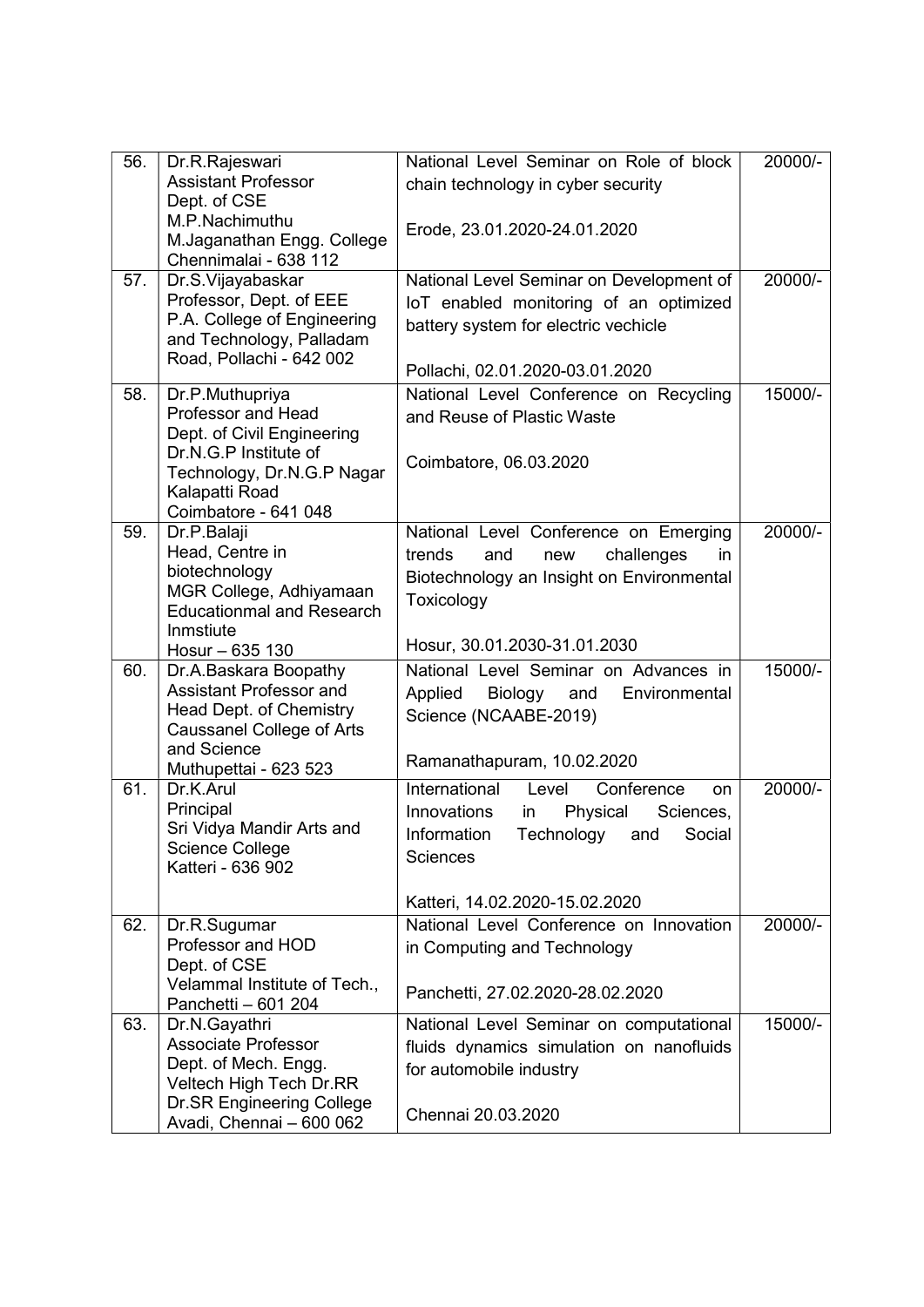| 64. | Prof.S.Palanisamy<br><b>Associate Professor</b><br>Dept. of Mech. Engineering<br>Muthyammal Engg College<br>Kakkaveri, Rasipuram<br>Namakkal - 637 408 | National Level Seminar on Innovative<br>information<br>communication<br>and<br>technologies for<br>agro based<br>animal<br>husbandary<br>in enhancement of rural<br>livelihood                    | 20000/- |
|-----|--------------------------------------------------------------------------------------------------------------------------------------------------------|---------------------------------------------------------------------------------------------------------------------------------------------------------------------------------------------------|---------|
|     |                                                                                                                                                        | Namakkal, 26.03.2020-27.03.2020                                                                                                                                                                   |         |
| 65. | Dr.S.Gopinath<br>Associate Professor and<br>Head, Dept. of ECE<br>Karpagam Inst. of Tech.<br>Coimbatore - 641 105                                      | International Level Conference on Latest<br>Trends in Science, Engineering<br>and<br>Technology<br>Coimbatore, 20.03.2019-21.03.2019                                                              | 20000/- |
| 66. | Mrs.T.Geetha<br>Dept. of CSE<br>Dhanalakshmi Srinivasan<br><b>Engineering College</b><br>Perambalur- 621 21                                            | National Level Conference<br>Smart<br>on<br>Intelligent Computing and applications<br>NCSICA'20<br>Perambalur, 13.03.2020-14.03.2020                                                              | 20000/- |
| 67. | Prof.N.Senthilkumar<br><b>Associate Professor</b><br>Dept. of Management<br>Studies, Nandha College of<br>Technology, Erode                            | National Level<br>Conference<br><b>CSR</b><br>on<br>Impetus<br>: Rural<br>Development<br>and<br>Sustainable growth in India<br>Erode, 12.03.2020                                                  | 15000/- |
| 68. | Dr.S.Palanivelrajan<br><b>Associate Professor</b><br>Dept. of ECE<br>M.Kumarasamy College of<br>Engg., Thalavapalayam<br>Karur - 639 113               | National Level Seminar on Contribution of<br>Tele-Communication Engineers towards<br>green house effect<br>Karur, 20.01.2020                                                                      | 15000/- |
| 69. | Dr.K.Subramanian<br>Professor<br>Dept. of Biotechnology<br>Bannari Amman Institute of<br>Technology<br>Sathyamangalam - 638 401                        | National<br>Conference<br>Level<br>on<br>Comprehensive advances on biomaterials,<br>bioenergy biopharmaceuticals and food<br>biotechnology (CABBBF-2020)<br>Sathyamangalam, 25.03.2020-26.03.2020 | 20000/- |
| 70  | Dr.B.Dhiyanesh<br><b>Assistant Professor</b><br>Dept. of CSE<br>Hindusthan College of<br>Engineering and Tech.<br>Coimbatore - 641 032                 | National Level Symposium on Cyberknots<br>2020<br>Coimbatore, 08.02.2020                                                                                                                          | 15000/- |
| 71. | Dr.A.S.Radhamani<br>Professor, Dept. of ECE<br>VV College of engineering<br>Tisaiyanvilai - 628 656                                                    | National Level Sympsium on Role of<br>Embedded and Robotics in modern society<br>Tisaiyanvilai, 06.03.2020                                                                                        | 15000/- |